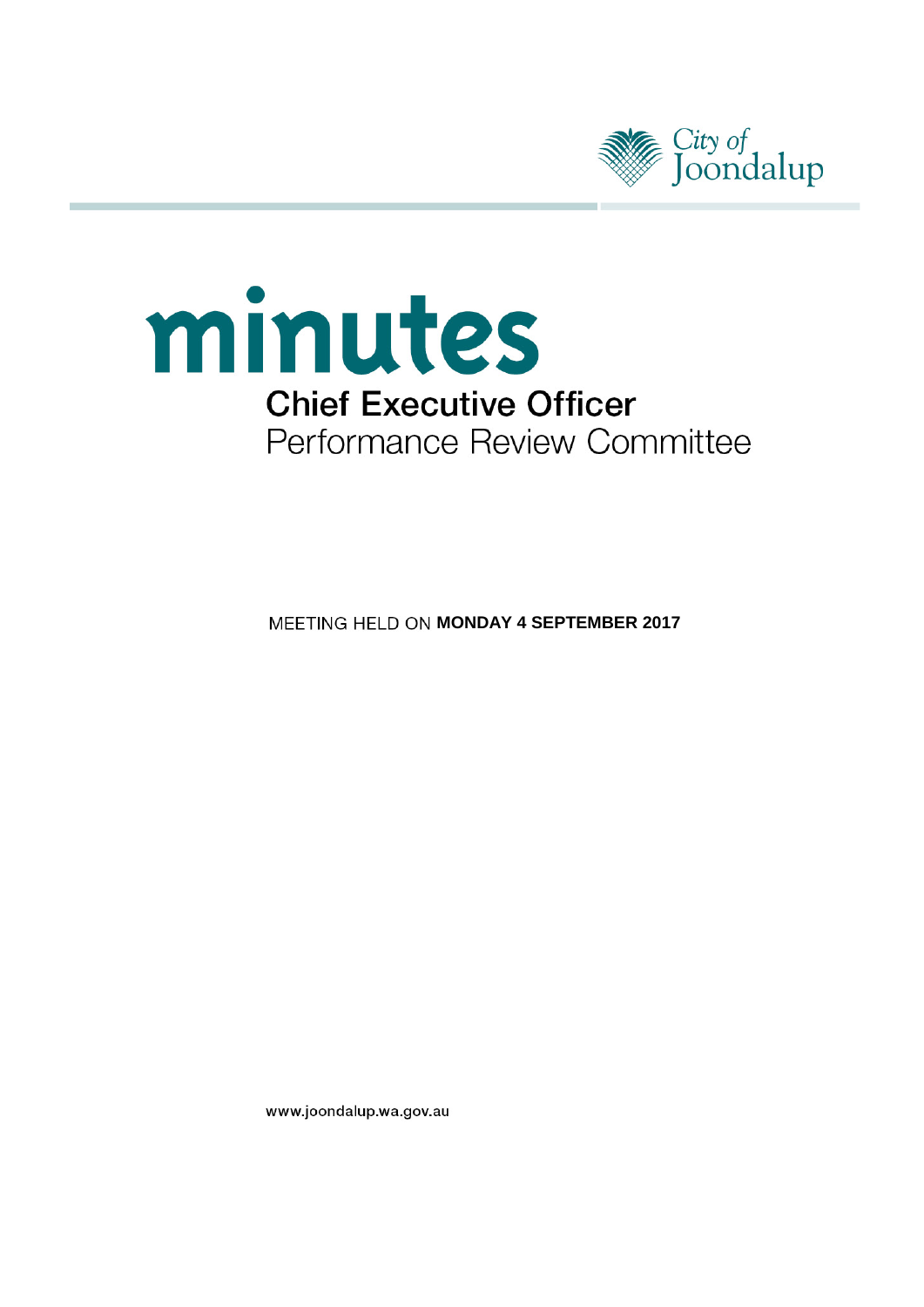# **TABLE OF CONTENTS**

| Item No.       | <b>Title</b>                                                                                  | Page No. |
|----------------|-----------------------------------------------------------------------------------------------|----------|
|                | <b>Declaration of Opening</b>                                                                 | 3        |
|                | <b>Declarations of Interest</b>                                                               | 4        |
|                | Apologies/Leave of absence                                                                    | 5        |
|                | <b>Confirmation of Minutes</b>                                                                | 5        |
|                | Announcements by the Presiding Member without discussion                                      | 5        |
|                | Identification of matters for which the meeting may be closed to<br>the public                | 5        |
|                | <b>Petitions and deputations</b>                                                              | 5        |
|                | <b>Reports</b>                                                                                | 6        |
| 1              | Officer<br>Concluded<br>Confidential - Chief Executive<br>Annual<br><b>Performance Review</b> | 6        |
| $\overline{2}$ | Confidential - Annual Salary Review - Chief Executive Officer                                 | 8        |
|                | <b>Urgent Business</b>                                                                        | 10       |
|                | Motions of which previous notice has been given                                               | 10       |
|                | <b>Requests for Reports for future consideration</b>                                          | 10       |
|                | <b>Closure</b>                                                                                | 10       |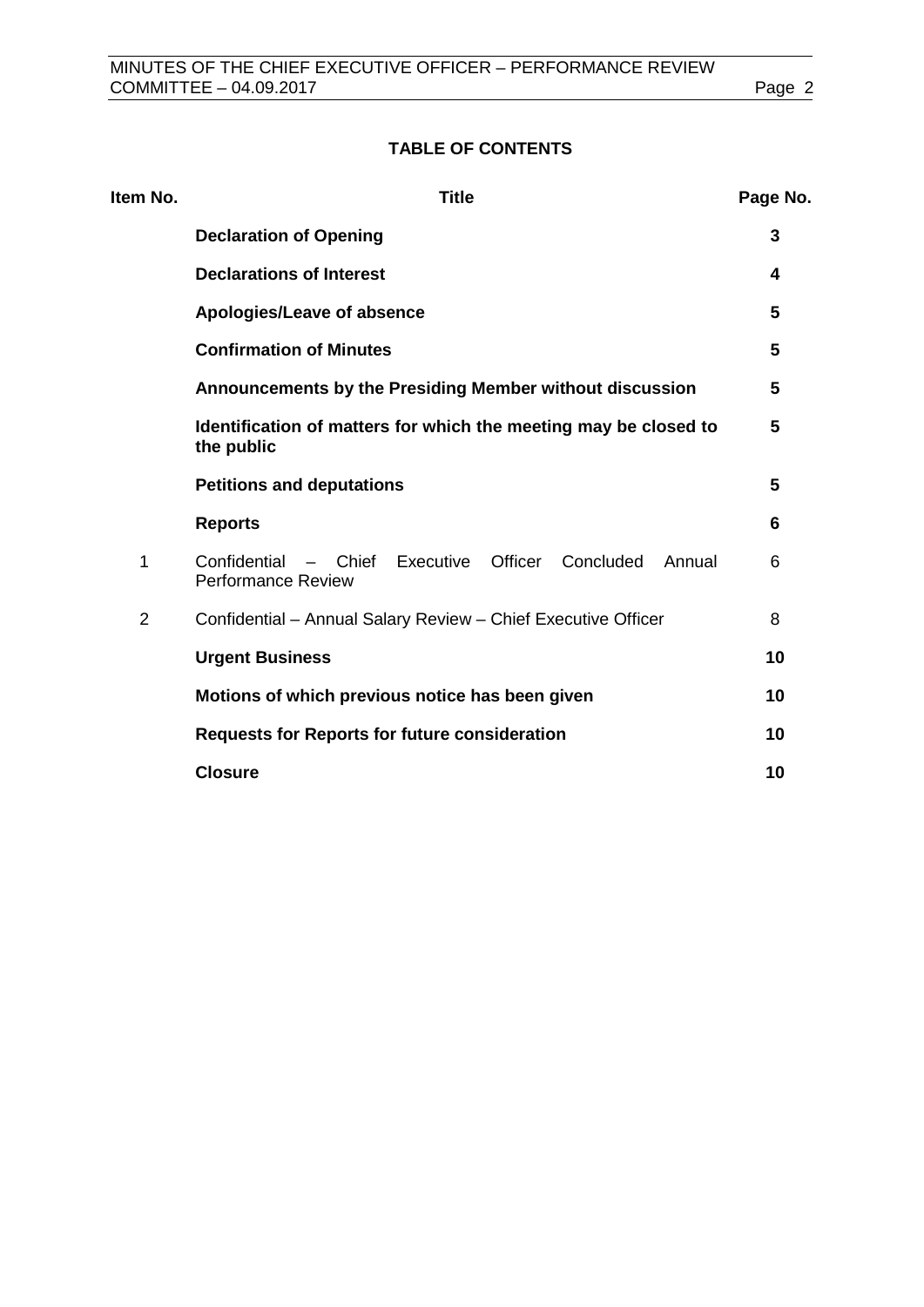# **CITY OF JOONDALUP**

# **MINUTES OF THE CHIEF EXECUTIVE OFFICER – PERFORMANCE REVIEW COMMITTEE MEETING HELD IN CONFERENCE ROOM 2, JOONDALUP CIVIC CENTRE, BOAS AVENUE, JOONDALUP ON MONDAY 4 SEPTEMBER 2017.**

# **ATTENDANCE**

#### **Committee Members**

| Cr Russ Fishwick, JP | <b>Presiding Member</b>        |                |
|----------------------|--------------------------------|----------------|
| Cr Russell Poliwka   |                                |                |
| Cr John Logan        |                                |                |
| Cr Kerry Hollywood   |                                | from 5.53pm    |
| Cr Tom McLean        | Deputising for Cr Hollywood    | until 5.53pm   |
| Cr Mike Norman       | <b>Deputy Presiding Member</b> | from $5.51$ pm |
| Cr Nige Jones        |                                |                |
|                      |                                |                |

# **Observers**

Cr Tom McLean *from 5.53pm*

## **Officers**

Mr Mike Tidy Director Corporate Services<br>
Mr Brad Sillence Manager Governance Manager Governance

# <span id="page-2-0"></span>**DECLARATION OF OPENING**

The Presiding Member declared the meeting open at 5.48pm.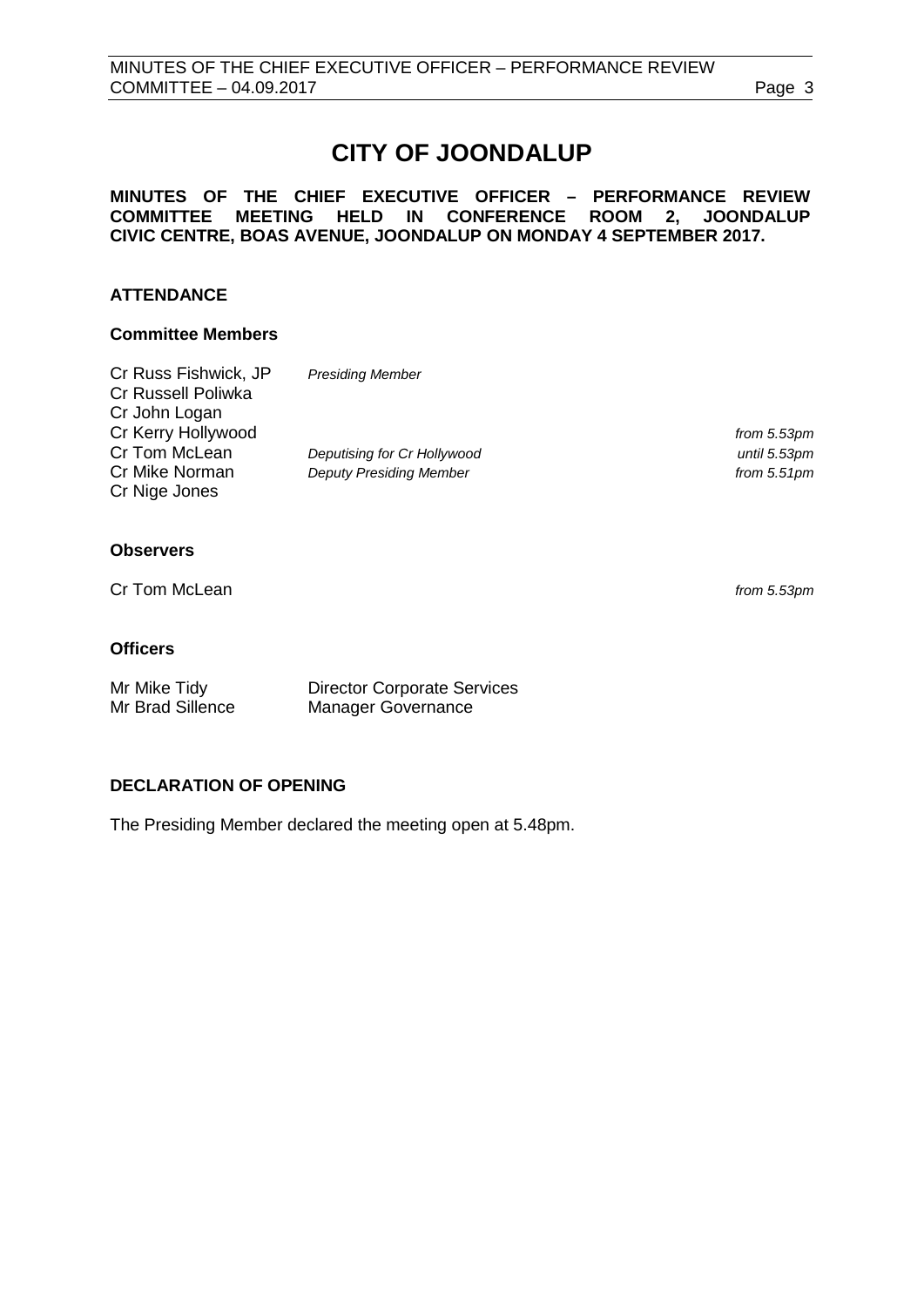# <span id="page-3-0"></span>**DECLARATIONS OF INTEREST**

#### **Disclosures of Financial / Proximity Interest**

A declaration under this section requires that the nature of the interest must be disclosed. Consequently a member who has made a declaration must not preside, participate in, or be present during any discussion or decision-making procedure relating to the matter the subject of the declaration. An employee is required to disclose their financial interest and if required to do so by the Council must disclose the extent of the interest. Employees are required to disclose their financial interests where they are required to present verbal or written reports to the Council. Employees are able to continue to provide advice to the Council in the decision making process if they have disclosed their interest.

| <b>Name/Position</b>                   | Mr Garry Hunt - Chief Executive Officer.                                                       |  |
|----------------------------------------|------------------------------------------------------------------------------------------------|--|
|                                        | <b>Item No./Subject</b>   Item $1 -$ Confidential $-$ Chief Executive Officer Concluded Annual |  |
|                                        | Performance Review.                                                                            |  |
| Nature of interest Financial Interest. |                                                                                                |  |
|                                        | <b>Extent of Interest</b>   Mr Hunt holds the position of Chief Executive Officer.             |  |
|                                        |                                                                                                |  |

| <b>Name/Position</b>                          | Mr Garry Hunt - Chief Executive Officer.                                                            |
|-----------------------------------------------|-----------------------------------------------------------------------------------------------------|
|                                               | <b>Item No./Subject</b>   Item $2 -$ Confidential - Annual Salary Review - Chief Executive Officer. |
| <b>Nature of interest</b> Financial Interest. |                                                                                                     |
|                                               | <b>Extent of Interest</b>   Mr Hunt holds the position of Chief Executive Officer.                  |

### **Disclosures of interest affecting impartiality**

Elected Members (in accordance with Regulation 11 of the *Local Government [Rules of Conduct] Regulations 2007)* and employees (in accordance with the Code of Conduct) are required to declare any interest that may affect their impartiality in considering a matter. This declaration does not restrict any right to participate in or be present during the decision-making process. The Elected Member/employee is also encouraged to disclose the nature of the interest.

| <b>Name/Position</b> | Mr Mike Tidy - Director Corporate Services.                                                    |  |
|----------------------|------------------------------------------------------------------------------------------------|--|
|                      | <b>Item No./Subject</b>   Item $1 -$ Confidential $-$ Chief Executive Officer Concluded Annual |  |
|                      | Performance Review.                                                                            |  |
|                      | <b>Nature of interest</b> Interest that may affect impartiality.                               |  |
|                      | <b>Extent of Interest</b>   Due to the nature of Mr Tidy's employment relationship with the    |  |
|                      | <b>Chief Executive Officer.</b>                                                                |  |

<span id="page-3-1"></span>

| <b>Name/Position</b> | Mr Mike Tidy – Director Corporate Services.                                                       |
|----------------------|---------------------------------------------------------------------------------------------------|
|                      | <b>Item No./Subject</b>   Item 2 – Confidential - Annual Salary Review - Chief Executive Officer. |
|                      | <b>Nature of interest</b> Interest that may affect impartiality.                                  |
|                      | <b>Extent of Interest</b>   Due to the nature of Mr Tidy's employment relationship with the       |
|                      | <b>Chief Executive Officer.</b>                                                                   |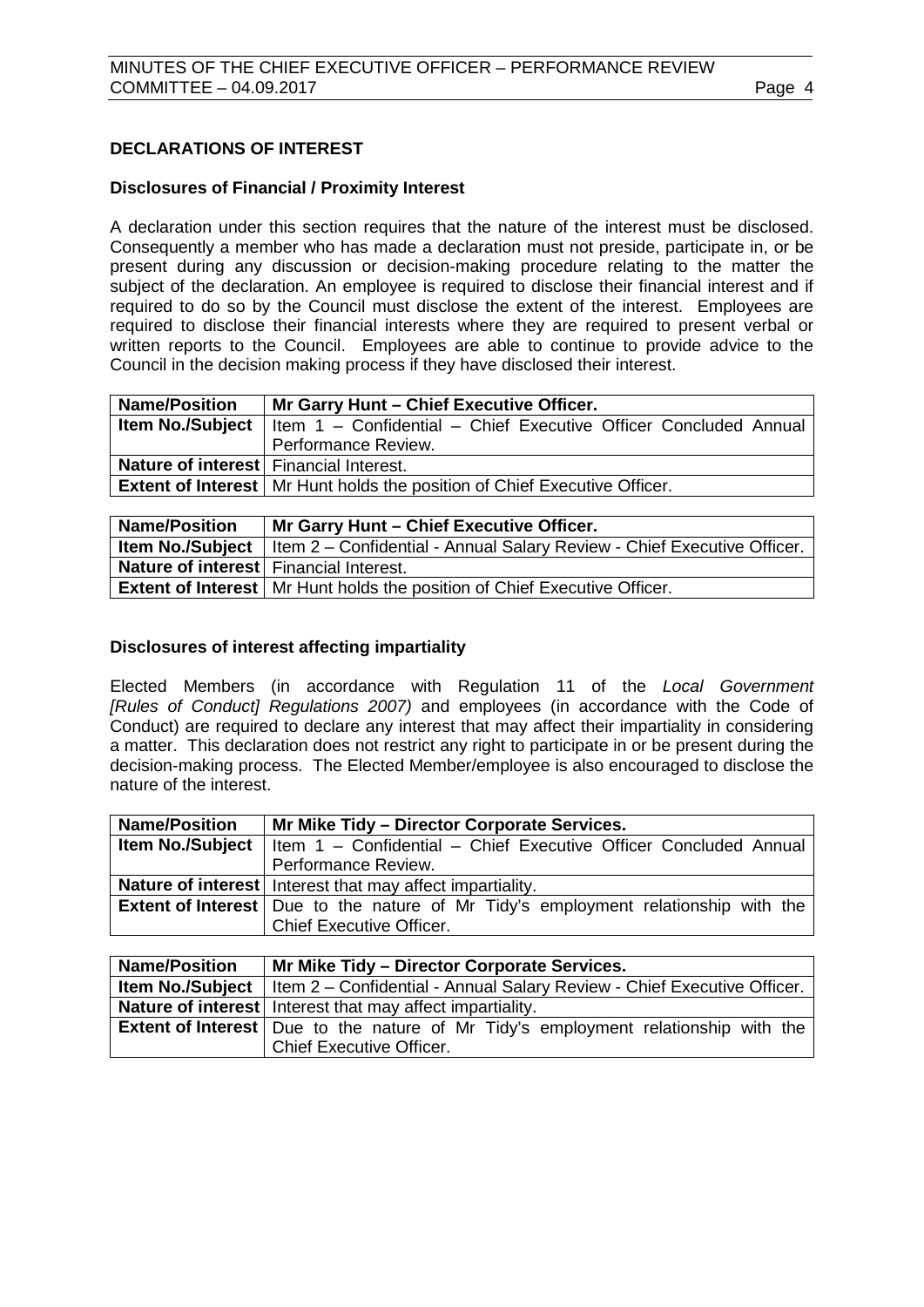# **APOLOGIES/LEAVE OF ABSENCE**

#### **Apology:**

Mayor Troy Pickard.

#### **Leave of Absence previously approved**

| Cr Nige Jones   | 30 August to 4 September 2017 inclusive;     |
|-----------------|----------------------------------------------|
| Cr John Logan   | 10 September to 17 September 2017 inclusive; |
| Cr Mike Norman  | 10 September to 22 September 2017 inclusive; |
| Cr Liam Gobbert | 12 September 2017;                           |
| Cr Sophie Dwyer | 23 September to 8 October 2017 inclusive;    |
| Cr Nige Jones   | 25 September to 11 October 2017 inclusive.   |

*Cr Norman entered the room at 5.51pm.*

#### <span id="page-4-0"></span>**CONFIRMATION OF MINUTES**

MINUTES OF THE CHIEF EXECUTIVE OFFICER – PERFORMANCE REVIEW COMMITTEE HELD ON 28 AUGUST 2017.

**MOVED Cr Poliwka SECONDED Cr Jones that the minutes of the meeting of the Chief Executive Officer – Performance Review Committee held on 28 August 2017 be confirmed as a true and correct record.**

#### **The Motion was Put and CARRIED (6/0)**

**In favour of the Motion:** Crs Fishwick, Jones, Logan, McLean, Norman and Poliwka.

# **ANNOUNCEMENTS BY THE PRESIDING MEMBER WITHOUT DISCUSSION**

Nil.

#### <span id="page-4-1"></span>**IDENTIFICATION OF MATTERS FOR WHICH THE MEETING MAY BE CLOSED TO THE PUBLIC**

In accordance with Clause 5.2 of the City's *Meeting Procedures Local Law 2013*, this meeting was not open to the public.

# <span id="page-4-2"></span>**PETITIONS AND DEPUTATIONS**

Nil.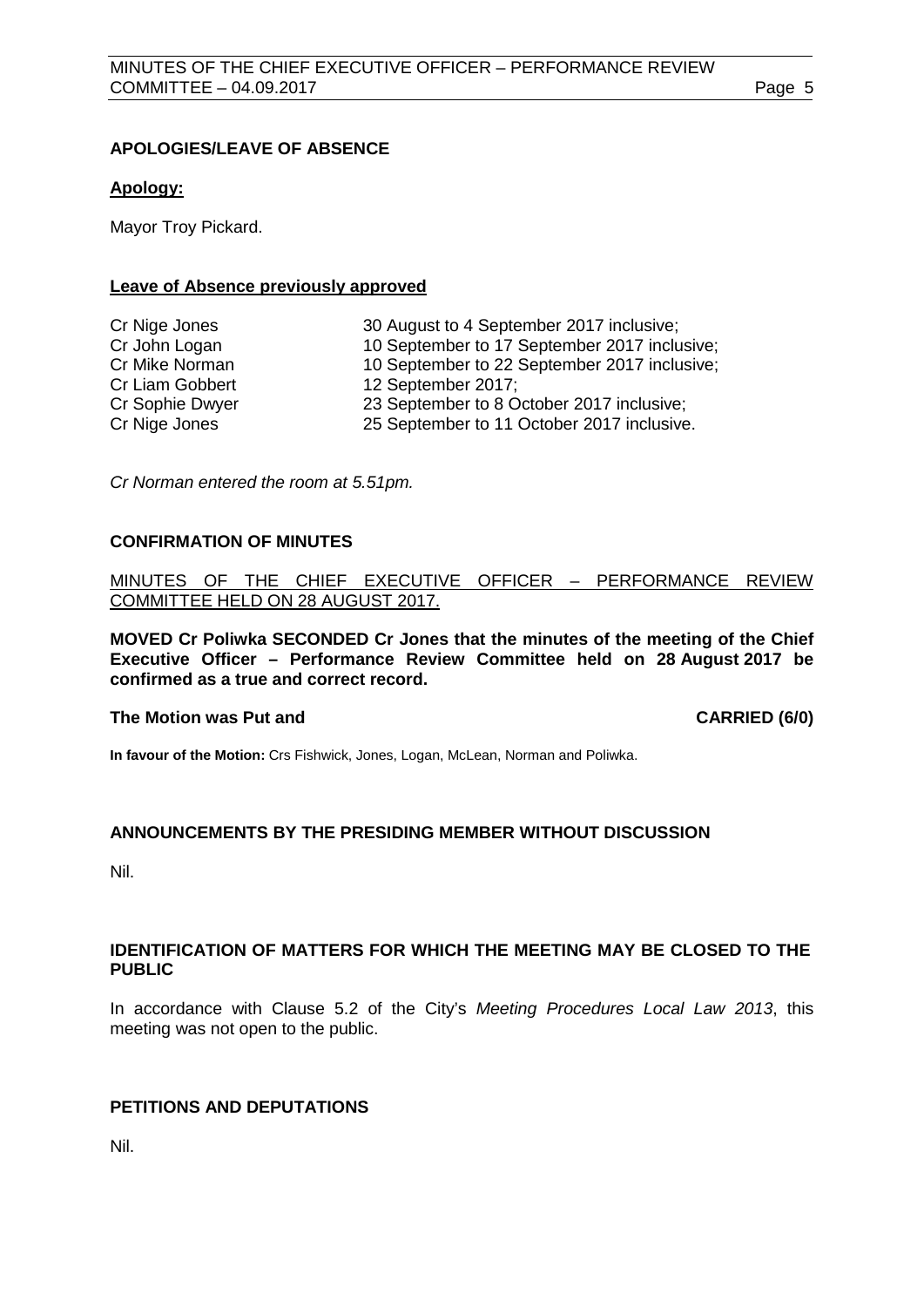# <span id="page-5-0"></span>**REPORTS**

#### **Disclosure of Financial / Proximity Interest**

| <b>Name/Position</b>                   | Mr Garry Hunt - Chief Executive Officer.                                                   |  |
|----------------------------------------|--------------------------------------------------------------------------------------------|--|
|                                        | <b>Item No./Subject</b>   Item 1 - Confidential - Chief Executive Officer Concluded Annual |  |
|                                        | Performance Review.                                                                        |  |
| Nature of interest Financial Interest. |                                                                                            |  |
|                                        | <b>Extent of Interest</b>   Mr Hunt holds the position of Chief Executive Officer.         |  |

#### **Disclosure of interest affecting impartiality**

| <b>Name/Position</b> | Mr Mike Tidy - Director Corporate Services.                                                    |  |
|----------------------|------------------------------------------------------------------------------------------------|--|
|                      | <b>Item No./Subject</b>   Item $1 -$ Confidential $-$ Chief Executive Officer Concluded Annual |  |
|                      | Performance Review.                                                                            |  |
|                      | Nature of interest   Interest that may affect impartiality.                                    |  |
|                      | <b>Extent of Interest</b>   Due to the nature of Mr Tidy's employment relationship with the    |  |
|                      | Chief Executive Officer.                                                                       |  |

# <span id="page-5-1"></span>**ITEM 1 CONFIDENTIAL - CHIEF EXECUTIVE OFFICER CONCLUDED ANNUAL PERFORMANCE REVIEW**

| WARD                                  | All                                       |                                                                                                                                                                                                                                                                      |
|---------------------------------------|-------------------------------------------|----------------------------------------------------------------------------------------------------------------------------------------------------------------------------------------------------------------------------------------------------------------------|
| <b>RESPONSIBLE</b><br><b>DIRECTOR</b> | Mr Mike Tidy<br><b>Corporate Services</b> |                                                                                                                                                                                                                                                                      |
| <b>FILE NUMBER</b>                    | 74574                                     |                                                                                                                                                                                                                                                                      |
| <b>ATTACHMENTS</b>                    | Attachment 1<br><b>Attachment 2</b>       | Chief Executive Officer KPIs for 2017-18<br>with track and highlighted changes from<br>2016-17, (distributed under separate<br>cover)<br>Chief Executive Officer<br>Confidential<br>Concluded Annual Performance Review<br>Report (distributed under separate cover) |
|                                       |                                           | (Please Note: The Report and Attachments are confidential<br>and will appear in the official Minute Book only).                                                                                                                                                      |
| <b>AUTHORITY / DISCRETION</b>         | amending budgets.                         | Executive - The substantial direction setting and oversight<br>role of Council, such as adopting plans and reports,<br>accepting tenders, directing operations, setting and                                                                                          |

This report is confidential in accordance with Section 5.23(2)(a) of the *Local Government Act 1995*, which permits the meeting to be closed to the public for business relating to the following:

*a matter affecting an employee or employees.*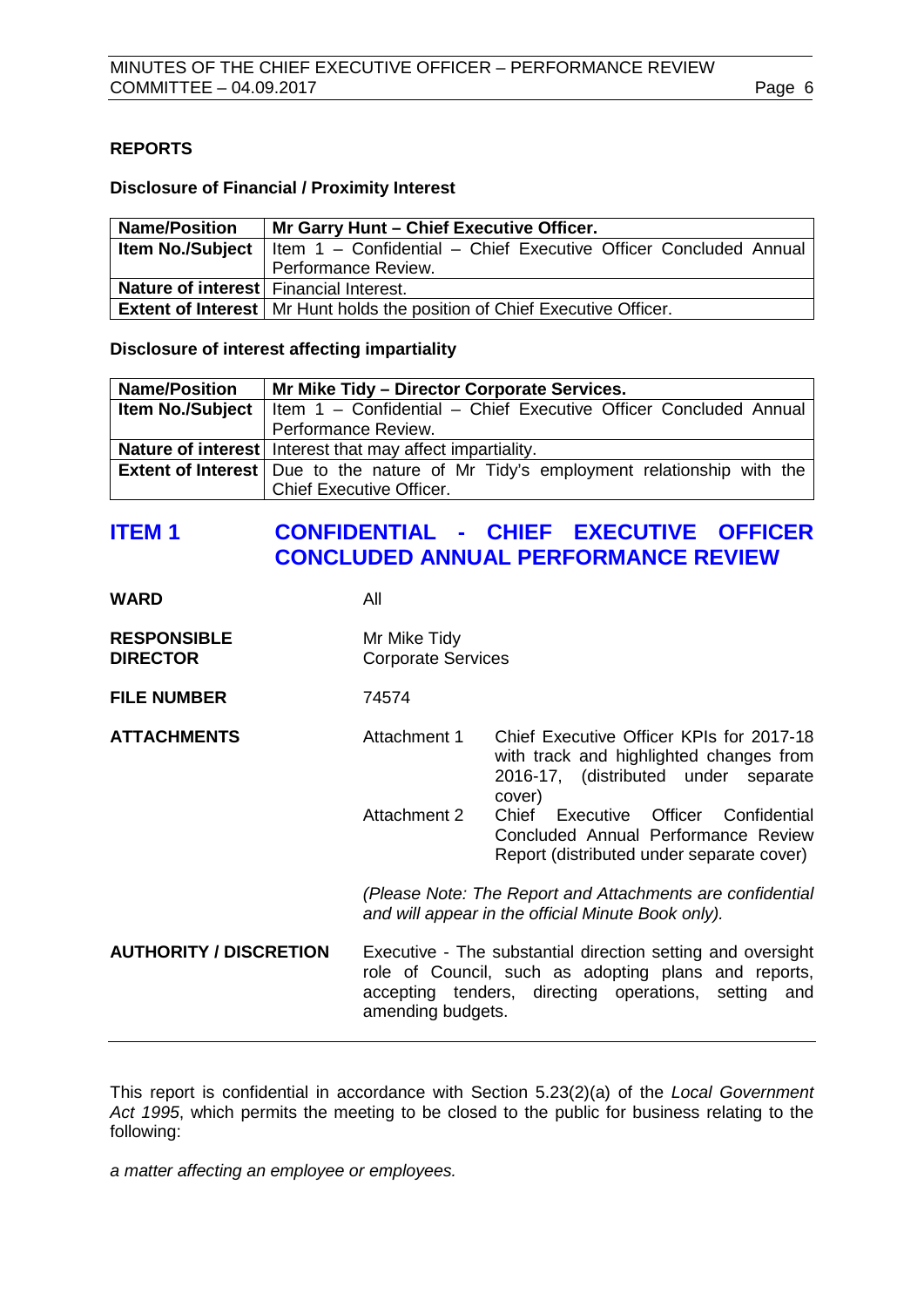A full report was provided to Elected Members under separate cover. The report is not for publication.

*Cr Hollywood entered the room at 5.53pm.* 

#### **MOVED Cr Logan, SECONDED Cr Norman that Council ADOPTS:**

- **1 Chief Executive Officer Performance Review Committee's Confidential Concluded Annual Performance Review Report as in Attachment 1 to this Report and endorses the overall rating of "meets expectations";**
- **2 Key Performance Indicators for the 2017-18 review period as detailed in Attachment 1 to this Report.**

#### **The Motion was Put and CARRIED (6/0)**

**In favour of the Motion:** Crs Fishwick, Hollywood, Jones, Logan, Norman and Poliwka.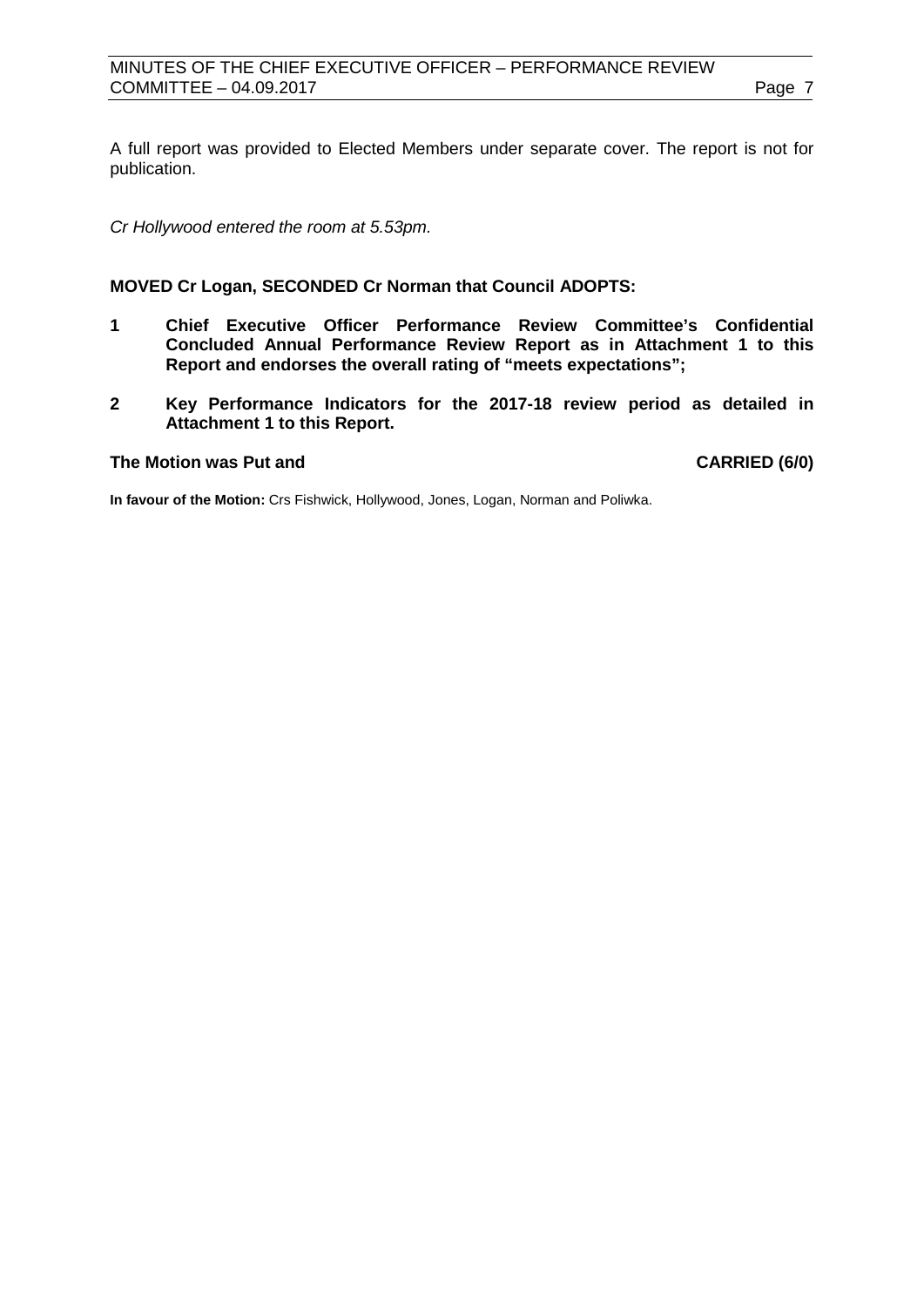#### **Disclosure of Financial/Proximity Interest**

| <b>Name/Position</b>                          | Mr Garry Hunt - Chief Executive Officer.                                                            |  |
|-----------------------------------------------|-----------------------------------------------------------------------------------------------------|--|
|                                               | <b>Item No./Subject</b>   Item $2 -$ Confidential - Annual Salary Review - Chief Executive Officer. |  |
| <b>Nature of interest</b> Financial Interest. |                                                                                                     |  |
|                                               | <b>Extent of Interest</b>   Mr Hunt holds the position of Chief Executive Officer.                  |  |

#### **Disclosure of interest affecting impartiality**

| <b>Name/Position</b> | Mr Mike Tidy - Director Corporate Services.                                                         |
|----------------------|-----------------------------------------------------------------------------------------------------|
|                      | <b>Item No./Subject</b>   Item $2 -$ Confidential - Annual Salary Review - Chief Executive Officer. |
|                      | Nature of interest   Interest that may affect impartiality.                                         |
|                      | <b>Extent of Interest</b>   Due to the nature of Mr Tidy's employment relationship with the         |
|                      | <b>Chief Executive Officer.</b>                                                                     |

# <span id="page-7-0"></span>**ITEM 2 CONFIDENTIAL - ANNUAL SALARY REVIEW - CHIEF EXECUTIVE OFFICER**

**WARD** All

- **RESPONSIBLE** Mr Mike Tidy<br> **DIRECTOR** Corporate Se **Corporate Services**
- **FILE NUMBER** 74574

**ATTACHMENTS** Attachment 1 Confidential Report Annual Salary Review – Chief Executive Officer (distributed under separate cover)

> *(Please Note: The Report and Attachment is confidential and will appear in the official Minute Book only).*

**AUTHORITY / DISCRETION** Executive - The substantial direction setting and oversight role of Council, such as adopting plans and reports, accepting tenders, directing operations, setting and amending budgets.

This report is confidential in accordance with Section 5.23(2)(a) of the *Local Government Act 1995*, which permits the meeting to be closed to the public for business relating to the following:

*a matter affecting an employee or employees.*

A full report was provided to Elected Members under separate cover. The report is not for publication.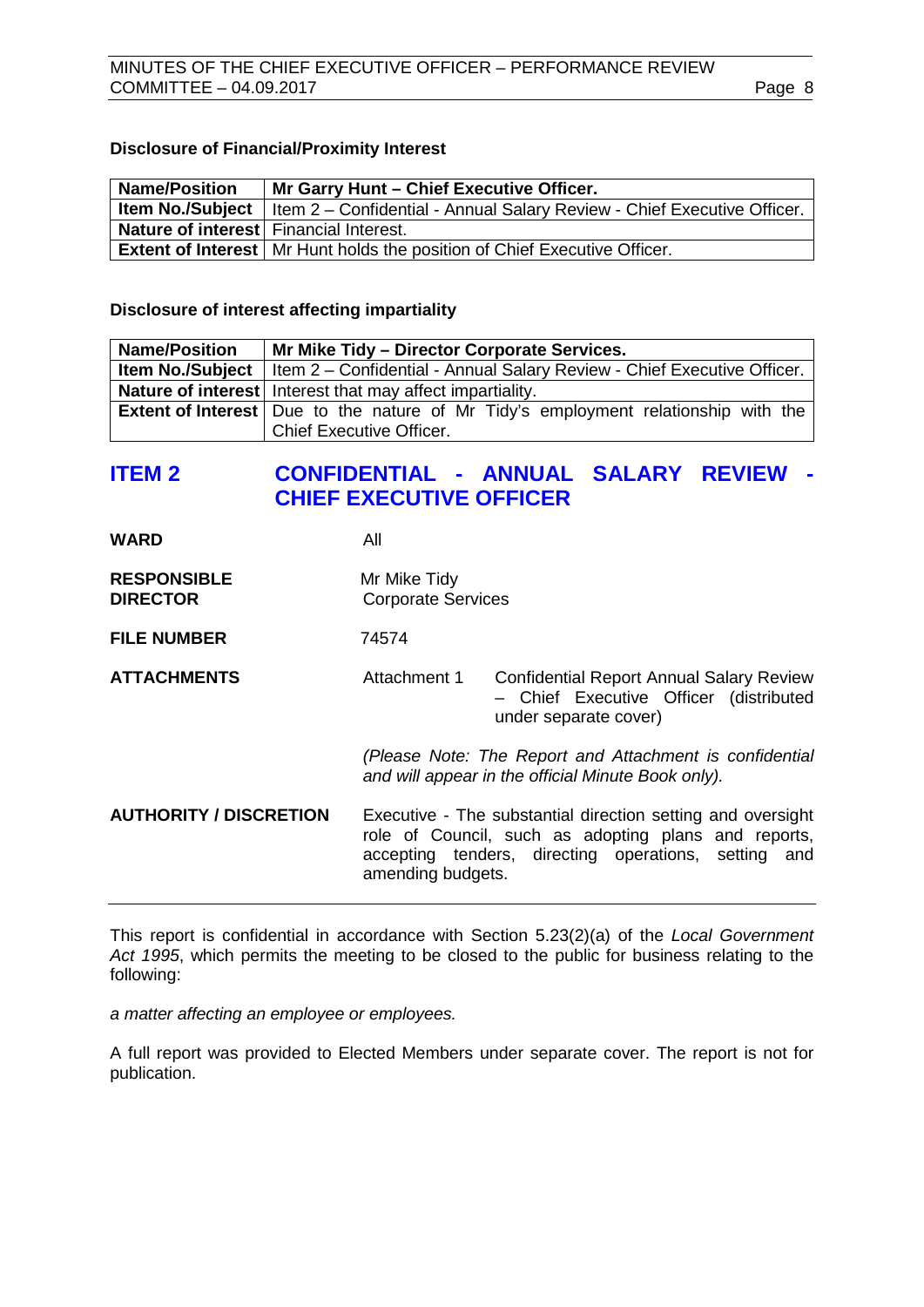# **OFFICER'S RECOMMENDATION**

That giving consideration to the Confidential Report – Annual Salary Review – Chief Executive Officer as at Attachment 1 to this Report, Council ADOPTS the Chief Executive<br>Officer's total reward package for the 2017 annual salary review as \$ (to be determined Officer's total reward package for the 2017 annual salary review as  $$$ by the committee).

**MOVED Cr Poliwka, SECONDED Cr Logan that giving consideration to the Confidential Report – Annual Salary Review – Chief Executive Officer as at Attachment 1 to this Report, Council:**

- **1 ACKNOWLEDGES that the Salaries and Allowances Tribunal has determined that it will not increase the maximum salary levels in the various bands for Chief Executive Officers;**
- **2 taking cognisance of the economic climate and the Salaries and Allowances Tribunal determination in part 1 above, ADOPTS the Chief Executive Officer's total reward package for the 2017 annual salary review remaining at \$375,774.**

**The Motion was Put and CARRIED (6/0)**

**In favour of the Motion:** Crs Fishwick, Hollywood, Jones, Logan, Norman and Poliwka.